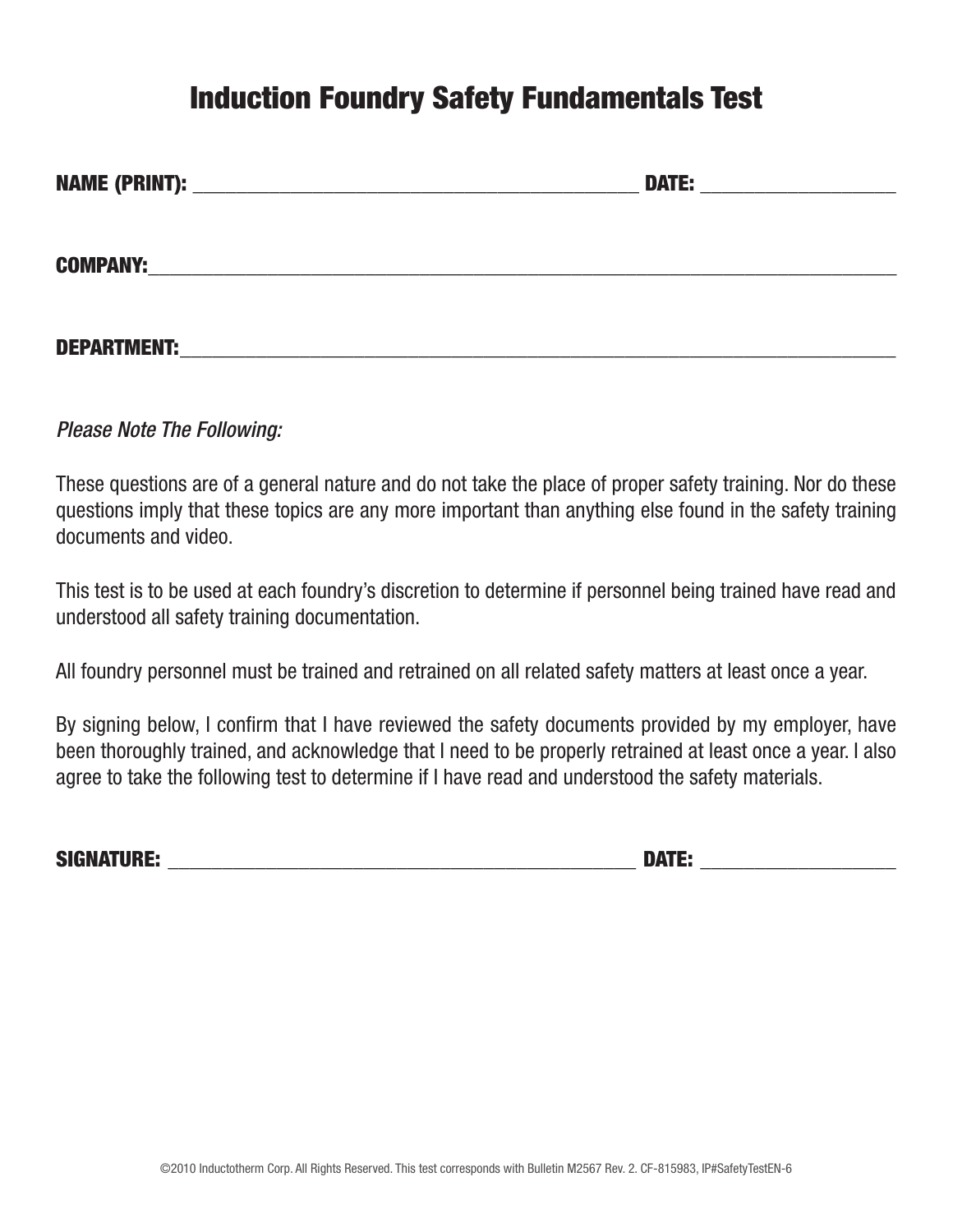| 1. Equipment must only be operated by<br>personnel who have                                                                                                                                                                             |
|-----------------------------------------------------------------------------------------------------------------------------------------------------------------------------------------------------------------------------------------|
| all                                                                                                                                                                                                                                     |
| 2. Personnel with artificial organs, joints or plates, or similar objects must<br>Personnel with cardiac pacemakers are particularly at risk and must stay well away from                                                               |
| if any safety systems are jumpered, bypassed, or<br>3. Induction melting equipment must not be<br>non-operational.                                                                                                                      |
| 4. Personnel in proximity to molten metal must wear                                                                                                                                                                                     |
| 5. OSHA's Personal Protective Equipment Part 29 CFR (1910.132) states, "The employer shall assess the<br>workplace to<br>which necessitate the use of Personal<br>Protective Equipment (PPE)."                                          |
| 6. Wear appropriate respirators when working with dry powders and installing or removing refractories.<br>Respirators must                                                                                                              |
| 7. There are three ways to help protect people from the dangers of molten metal. These are:<br>a.<br>b.<br>C.                                                                                                                           |
| 8. All material charged into the furnace must be<br>Bundled or baled scrap must be dried<br>to eliminate<br>before adding it to the melt.                                                                                               |
| 9. During normal pours, sparks and metal splash can<br>causing serious injury<br>if workers are not properly protected.                                                                                                                 |
| 10. Primary causes of metal splash and furnace eruptions are:<br>C.<br>a.<br>d.<br>b.                                                                                                                                                   |
| 11. Any event that interferes with normal furnace cooling can quickly lead to coil damage and may lead to a<br>catastrophic explosion. Therefore, induction furnaces must have a<br>that can be engaged if normal pump operation fails. |
| 12. Water cooling is crucial to the safe operation of induction furnaces and power supplies, no system should be operated<br>without functioning<br>, which must not be bypassed.<br>and                                                |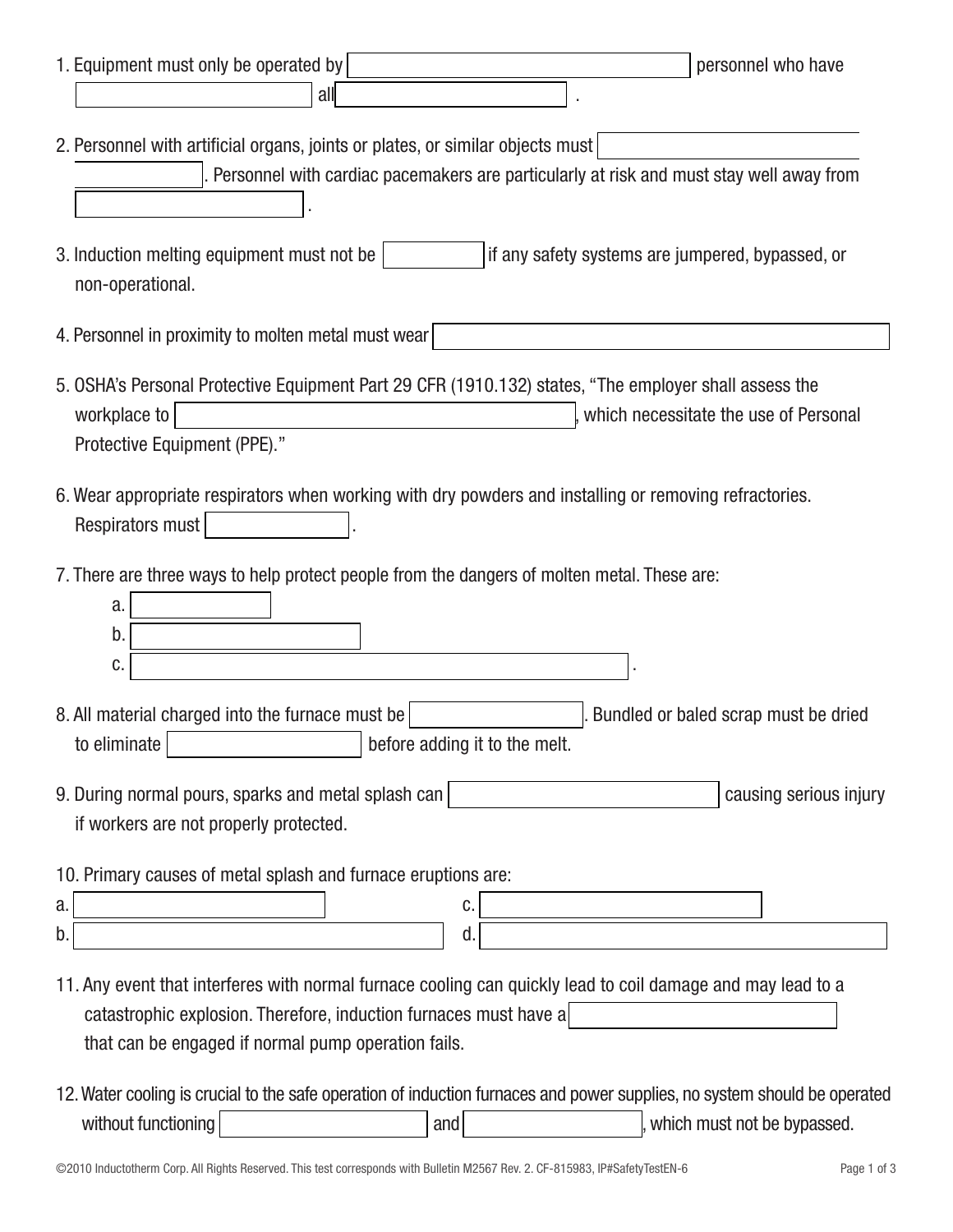- 13. Never clean out water lines with compressed air while the **power is on the power is on the power is on** . The air will displace the cooling water and the system will overheat rapidly.
- 14. Improper **charging of the furnace may result in bridging. Bridging can be minimized by using** and by making sure the different sizes of charge material are added correctly. If a bridge occurs, power must be turned off immediately . All personnel must be evacuated from the furnace area until enough time has elapsed to
- 15. Metal poured into a pit or runout area where moisture, standing water, oils or other fluids are present can cause | with an explosion . Only | spill pits can safely contain a runout or emergency furnace dumping. Furnaces must not be operated if their spill pits are  $\vert$   $\vert$   $\vert$
- 16. Do not operate the furnace with the furnace ground probes  $\vert$  second from the furnace ground. The integrity of the probes or the wire cages must be checked frequently and never operate the melting equipment with a faulty ground detection system. In case of a ground fault trip, the melt deck around the furnace must be
- 17. Example 17. Example 17. Lockow refers to established practices and procedures to safeguard employees from the unexpected startup of equipment or the release of hazardous energy during service or maintenance activities.
- 18. Follow proper | some procedure before servicing equipment. Some equipment may need to be discharged and pressure bled off or areas secured before servicing may begin. Always refer to specific equipment manuals before beginning maintenance on equipment.
- 19. The following components must be inspected during each  $\vert$  and the or every  $\vert$  or every whichever comes first (at minimum): structure/welds, hardware, hydraulics/pneumatics, water hoses, bearings, water cooled power cables and protective barriers. Under no circumstances should the  $inspections$  be performed if the equipment
- 20. The furnace hydraulic system provides motive power to perform a number of functions. General cleanliness at the hydraulic connections is critical and the system must be inspected daily and any leaking components  $\vert$  replaced to  $\vert$  or  $\vert$  . The set of  $\vert$
- 21. VITON seals, while safe under designed operating conditions, have been found to decompose if exposed to . This newly formed hydrofluoric acid is extremely corrosive and almost impossible to remove from human tissue. When inspecting equipment exposed to high temperature and high temperature and high temperature and high temperature and high temperature and high temperature and high temperature and high temp gaskets, seals or "O" rings have suffered from decomposition. These will appear as a charred or black sticky mess. You must not touch either the seal or the equipment until it has been decontaminated.